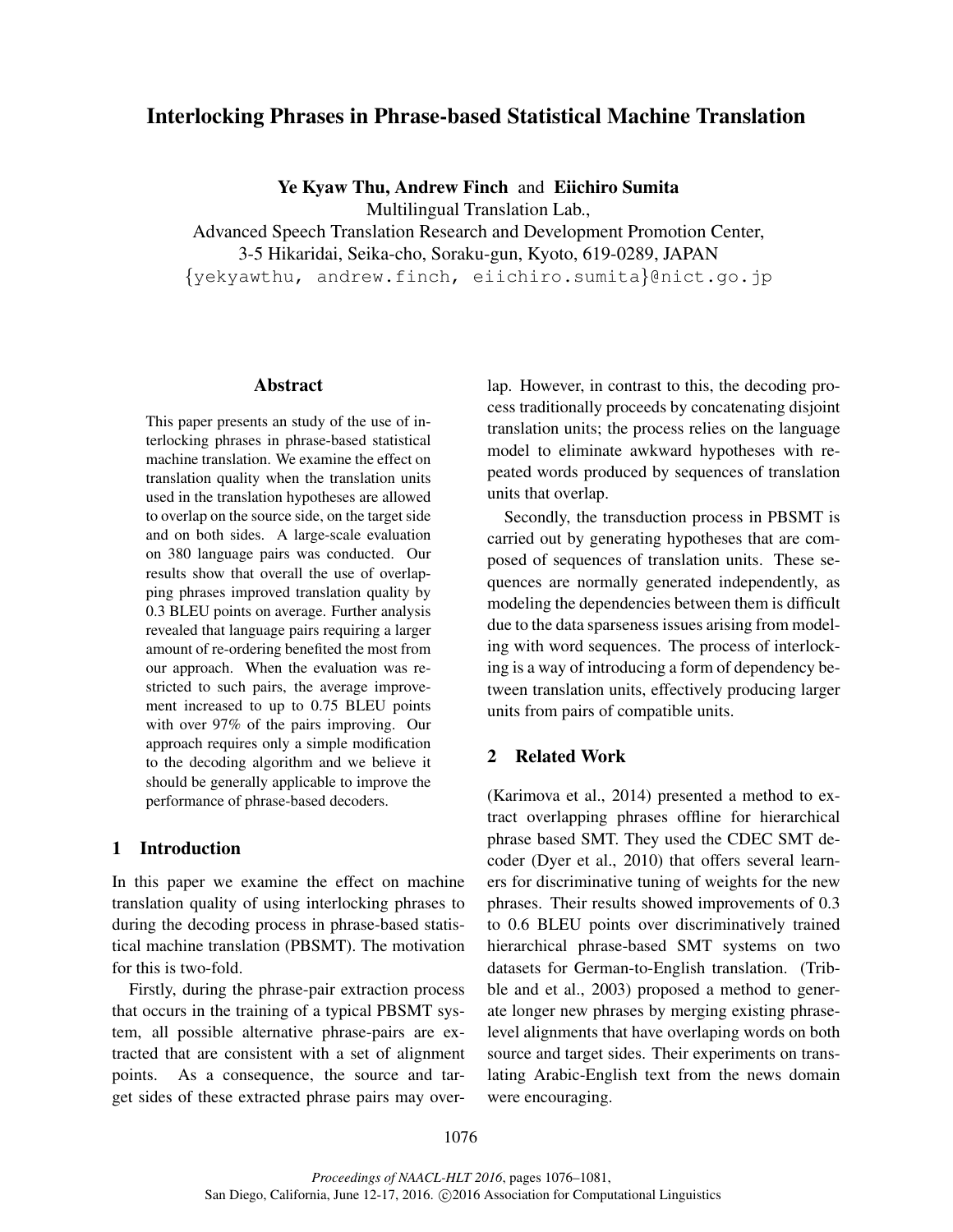(Roth and McCallum, 2010) proposed a conditional-random-field approach to discriminatively train phrase based machine translation in which training and decoding are both cast in a sampling framework. Different with traditional PB-SMT decoding that infers both a Viterbi alignment and the target sentence, their approach produced a rich overlapping phrase alignment. Their approach leveraged arbitrary features of the entire source sentence, target sentence and alignment. (Kääriäinen, 2009) proposed a novel phrase-based conditional exponential family translation model for SMT. The model operates on a feature representation in which sentence level translations are represented by enumerating all the known phrase level translations that occur inside them. The model automatically takes into account information provided by phrase overlaps. Although both of the latter two approaches were innovative the translation performance was lower than tranditional PBSMT baselines.

Our proposed approach is most similar to that of (Tribble and et al., 2003). Our approach differs in the interlocking process is less constrained; phrase pairs can interlock independently on source and target sides, and the interlocking process performed during the decoding process itself, rather than by augmenting the phrase-table.

#### 3 Methodology

# 3.1 Target Interlocking

In the decoding process for PBSMT, the target is generated from left-to-right phrase-by-phrase. The process of interlocking the phrases is illustrated in Figure 1. The  $s_i$  are the source tokens, the  $t_i$  are the target tokens, the lower target token sequence on the left represents the partial translation hypothesis, and the upper target phrase is the target side of a translation unit  $(s_3s_4, t_3t_4t_5)$  being used to extend the hypothesis. An interlock of length  $k$  is can occur if the last  $k$  tokens of the partial translation match the first  $k$  tokens of the target side of the translation unit being used to extend the hypothesis. In this case the decoder may create an extended hypothesis with the target side of the translation unit interlocked with the target word sequence generated so far. In order to do this, the  $k$  interlocked words are not inserted



Figure 1: Interlocking target phrases.



a second time into the target token sequence and the word penalty (if pre-calculated) is adjusted to reflect this. In the example given in Figure 1, the translation resulting from extending the search with the interlocking translation unit will be  $t_1t_2t_3t_4t_5$ .

## 3.2 Source Interlocking

The interlocking of source phrases can occur in three different ways as shown in Figure 2. In Figure 2 (A), a source phrase is interlocking with source words to the left; in (B) a source phrase is interlocking with source words to the right; and in (C) a source phrase is interlocking on both sides. The interlocking process is handled before the search process begins, at the time the set of translation options used in the search is created. Additional interlocking translation options are created in which the source side phrase is permitted to overlap with the surrounding source context, however, later during the search this translation unit will only be used to translate (cover) the sequence of non-interlocking words. In this way, the decoder's search algorithm can be used without modification, when dealing with interlocking source phrases.

# 4 Experiments

## 4.1 Corpora

We used twenty languages from the multilingual Basic Travel Expressions Corpus (BTEC), which is a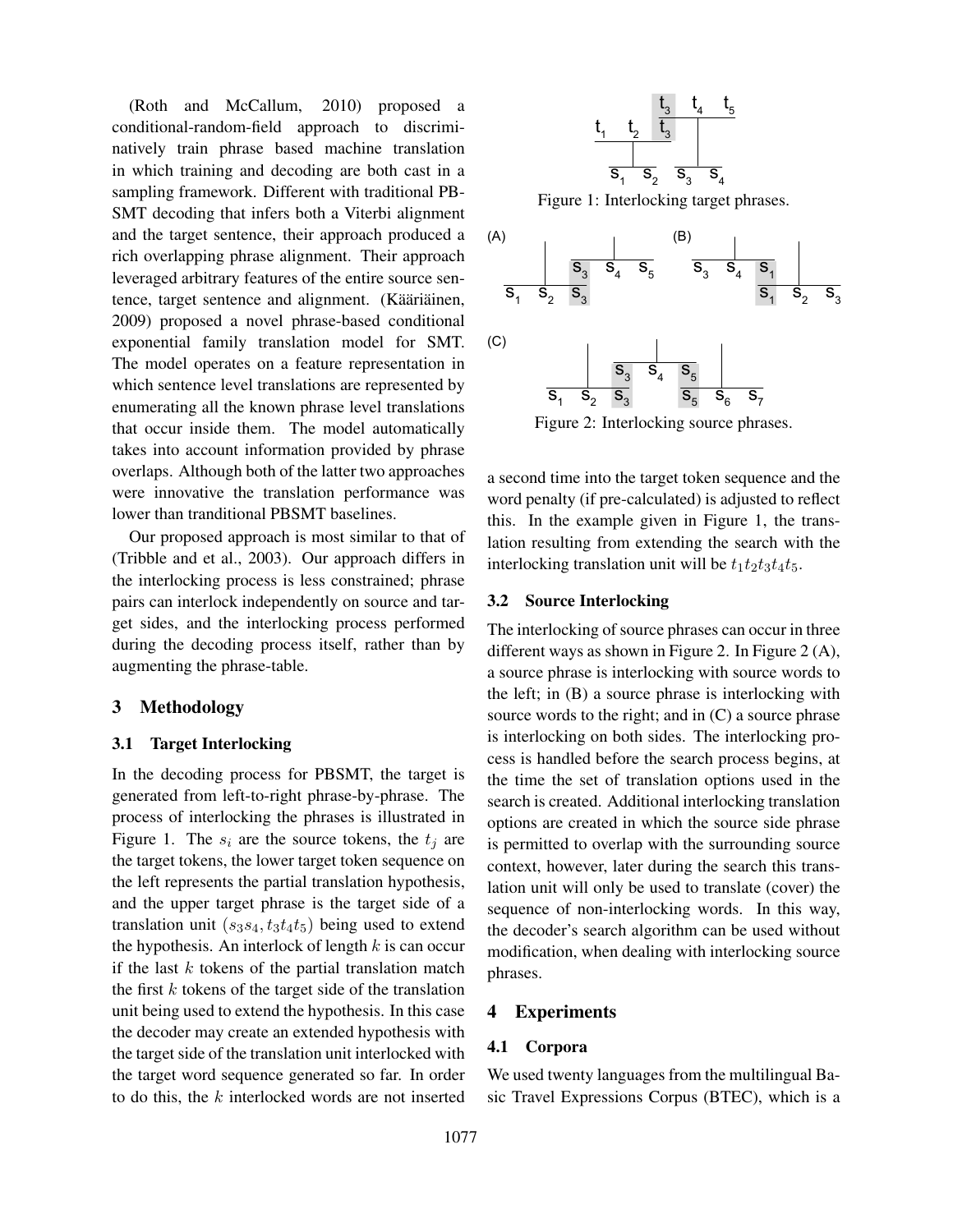collection of travel-related expressions (Kikui et al., 2003). The languages were Arabic (ar), Danish (da), German (de), English (en), Spenish (es), French (fr), Italian (it), Dutch (nl), Portugese (pt), Russian (ru), Tagalog (tl), Indonesian (id), Malaysian (ms), Vietnamese (vi), Thai (th), Hindi (hi), Chinese (zh), Japanese (ja), Korean (ko) and Myanmar (my). 155,121 sentences were used for training, 5,000 sentences for development and 2,000 sentences for evaluation.

In addition, we ran experiments on two language pairs from the Europarl corpus (Koehn, 2005). The language pairs were English-German, German-English, English-Spanish and Spanish-English. The corpus statistics are given in Table 2.

# 4.2 Experimental Methodology

We used a modified version of our in-house phrase based SMT system which operates similarly to Moses (Koehn and Haddow, 2009). GIZA++ (Och and Ney, 2000) was used for word alignment, together with the grow-diag-final-and heuristics (Koehn et al., 2003). A lexicalized reordering model was trained with the msd-bidirectional-fe option (Tillmann, 2004). We used the SRILM toolkit to create 5-gram language models with interpolated modified Kneser-Ney discounting (Stolcke, 2002; Chen and Goodman, 1996). The weights for the loglinear models were tuned using the MERT procedure (Och, 2003). The translation performance was evaluated using the BLEU score (Papineni et al., 2001).

We ran three sets of experiments; (1) target interlocking, (2) source interlocking and (3) both source and target interlocking for all possible combinations of languages (i.e. 380 language pairs). We studied two methods for accomplishing (3). In the first, interlocking as defined in Sections 3.1 and 3.2 are permitted freely. In the second, the target is allowed to interlock if and only if the source is also interlocked. This was similar to the method proposed by (Tribble and et al., 2003).

### 4.3 Results

In this section, we will first present the results of the experiments on the BTEC corpora and then report the results from the experiments from the Europarl corpus.



Figure 3: BLEU difference by language pair.

#### 4.3.1 BLEU Differences

The difference in BLEU between a baseline system, a standard phrase-based SMT system without interlocking, and the proposed systems in which interlocking phrases where permitted, was calculated, and the average taken over all 380 language pairs. The results show that interlocking the phrases generally improves translation quality, and that the system gained slightly more from interlocking the target phrases, than from interlocking the source phrases. The average BLEU difference was 0.22 from interlocking target phrases, 0.14 from overlapping source phrases and 0.33 from interlocking both source and target. When the interlocking was constrained to ensure that both source and target phrases were interlocked, the average BLEU difference dropped to 0.27 BLEU. In the cases where both source and target phrases were allowed to interlock freely, 77% of the experiments showed an improvement in BLEU score.

A sequence of experiments were run on the baseline system with increasing stack size from 100, to 1000 in increments of 100. These experiments showed an increase of 0.07 BLEU points from stack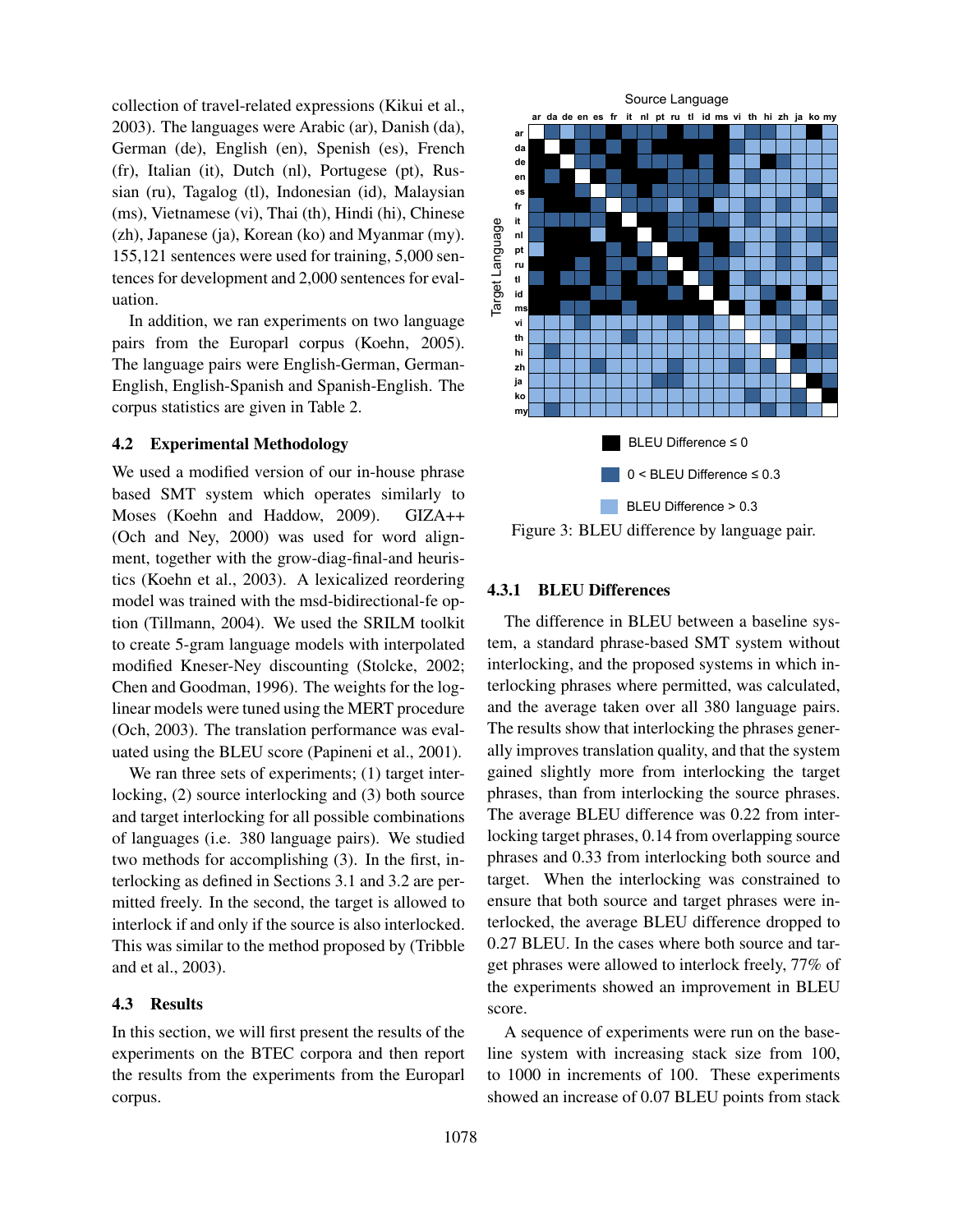| <b>Corpus Statistics (sentences)</b> |         |       | <b>Baseline</b> | <b>Interlocking</b> |        |                            |
|--------------------------------------|---------|-------|-----------------|---------------------|--------|----------------------------|
| train                                | develop | test  | No-interlock    | Source              | Target | $\text{Src} \& \text{Trg}$ |
| 1500,000                             | 3,000   | 3,000 | 18.70           | 21.03               | 18.83  | 18.90                      |
| 1500,000                             | 3,000   | 3,000 | 26.08           | 24.86               | 26.05  | 25.44                      |
| 1500,000                             | 3,000   | 3,000 | 33.55           | 35.44               | 33.68  | 33.89                      |
| 1500,000                             | 3,000   | 3,000 | 33.81           | 36.42               | 33.90  | 33.92                      |
|                                      |         |       |                 |                     |        |                            |

Table 2: BLEU scores for the Europarl corpora.

| Kendall's Tau   | <b>Avg BLEU</b>   | $\%$ Expts          |  |
|-----------------|-------------------|---------------------|--|
| <b>Distance</b> | <b>Difference</b> | <b>Showing Gain</b> |  |
| [0, 1.00]       | 0.33              | 77.3                |  |
| [0, 0.95]       | 0.34              | 78.4                |  |
| [0, 0.90]       | 0.38              | 80.5                |  |
| [0, 0.85]       | 0.51              | 90.5                |  |
| [0, 0.80]       | 0.58              | 93.5                |  |
| [0, 0.75]       | 0.63              | 97.3                |  |
| [0, 0.70]       | 0.68              | 97.3                |  |
| [0, 0.65]       | 0.71              | 97.7                |  |
| [0, 0.60]       | 0.72              | 97.2                |  |
| [0, 0.55]       | 0.74              | 97.3                |  |
| [0, 0.50]       | 0.75              | 100.0               |  |

Table 1: Filtering the Set of Language Pairs.

size 100 to stack size 200, followed by a sequence of scores that did not vary more than 0.01. Therefore, we conclude that the gains we obtained through interlocking the phrases, could not have been obtained by simply increasing the amount of searching performed by the baseline system. In other words, the interlocking method is introducing novel and useful search steps into the search space.

#### 4.3.2 Results by Language Pair

Figure 3 shows how the gains and losses in BLEU score were distributed over the set of language pairs. Lighter cells in the figure represent gains in BLEU, the black cells represent losses. The order of the language pairs has been arranged to show the is a clear pattern. The languages on the left hand side and upper part of the figure are mostly European languages



Figure 4: The Distribution of differences in BLEU score.

with similar word orders, whereas the remaining languages are typically Asian languages with different word orders. The language pairs that gained the most from interlocking on both source and target were: th-hi, hi-it, ko-de, ko-tl, th-ja, my-ru, my-th, my-ar, th-my, and it-ja. The languages that lost the most in BLEU score were: id-pt, ko-my, fr-id, mspt, id-it, da-ar, id-ko, da-es, id-ar, and de-it.

It is clear from Figure 3 that translation among the group of similar languages does not benefit from our approach, but the dissimilar languages do. This observation motivated further analysis of the data in order to develop a method for selecting language pairs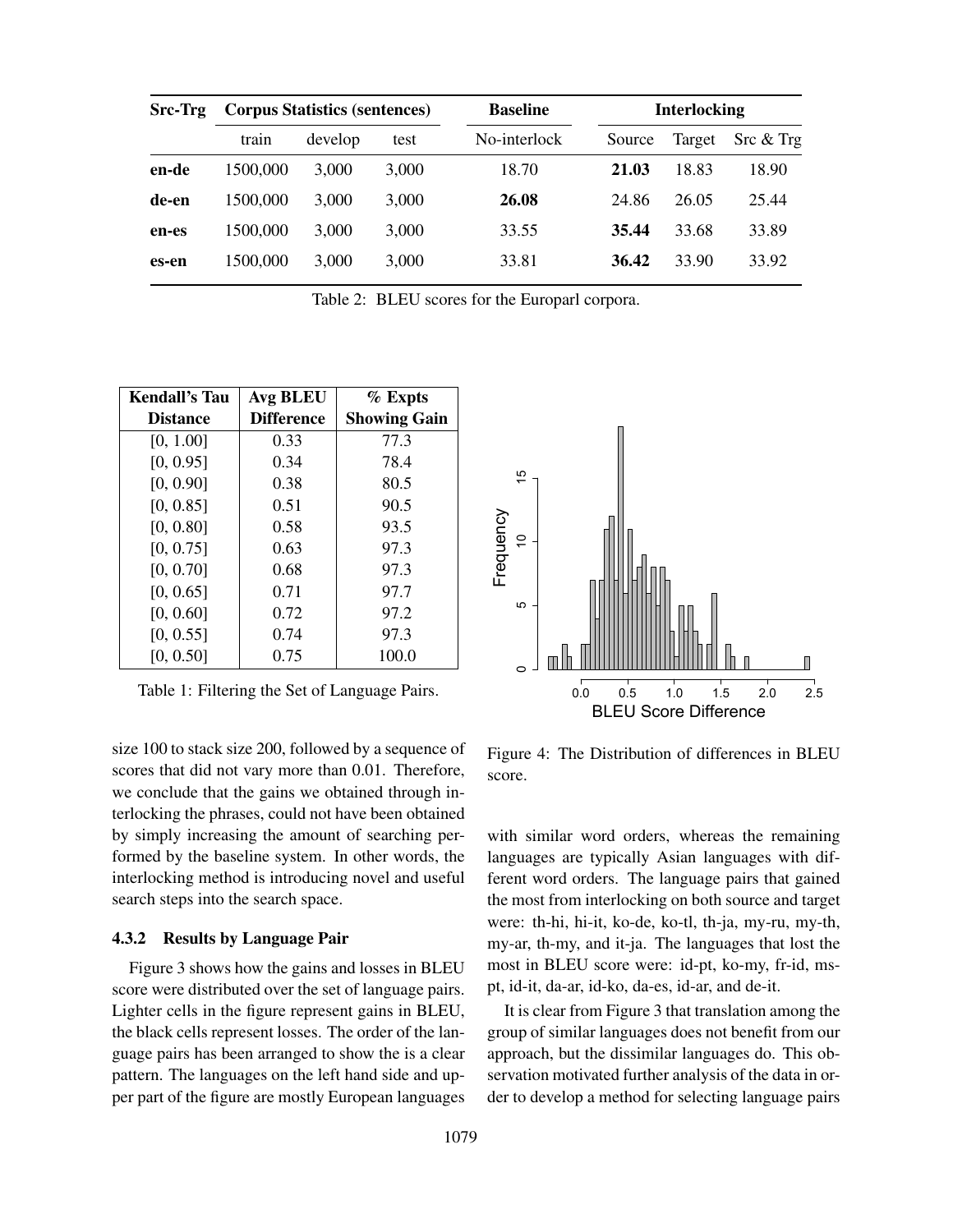

Figure 5: Plot of the Kendall's tau distance difference against BLEU difference.

suitable for our approach.

# 4.3.3 Kendall's Tau Distance

Kendall's tau distance is the minimum number of transpositions of adjacent symbols necessary to transform one permutation into another (Kendall, 1938; Birch, 2011), and is one method to gauge the amount of re-ordering that would be required during the translation process between two languages.

Figure 5 shows a scatter plot of all of the experiments, plotting BLEU difference against Kendall's tau. The points show a strong negative correlation (coefficient: -0.7). Therefore, we propose to use Kendall's tau as a means of selecting appropriate language pairs to be used with our method.

Table 1 shows the effect of filtering the set of language pairs by Kendall's tau. The effectiveness of the proposed method increases as languages with higher Kendall's tau distance are removed from the experimental set. When language pairs are selected according to Kendall's tau in the range  $0 \leq \tau \leq$ 0.75, the average BLEU gain of the set increases to 0.6 BLEU while still retaining approximately half of the language pairs in the set. Moreover, the proportion of experiments showing an in improvement in BLEU increases to over 97%. Figure 4 shows the distribution of BLEU differences for this subset of language pairs.

## 4.3.4 Europarl Corpus

The results of the previous sections were all based on experiments on the BTEC corpus. This corpus is unsual in that the sentences are short and the training data size is also small. In order to establish that our approach has more general application, we applied it to four language pairs from the much larger Europarl corpus. The results on the Europarl corpus are shown in Table 2. For three of the language pairs we observed increases in BLEU scores over the baseline for all interlocking methods with substantial gains of 1.9 to 2.6 BLEU points coming from the source interlocking technique. However, the German to English pair gave a negative result. The results from the Europarl corpus are generally very encouraging but the negative result motivates further study on more language pairs from different domain in the future.

# 5 Conclusion

In this paper we propose and evaluate a simple technique for improving the performance of phrasebased statistical machine translation decoders, that can be implemented with only minor modifications to the decoder. In the proposed method phrases are allowed to interlock freely on both the source and target side during decoding. The experimental results, based on a large-scale study involving 380 language pairs provide strong evidence that our approach is genuinely effective in improving the machine translation quality. The translation quality improved for 77% of the language pairs tested, and this was increased to over 97% when the set of language pairs was filtered according to Kendall's tau distance. The translation quality improved by an average of up to 0.75 BLEU points on this subset. This value represents a lower bound on what is possible with this technique and in future work we intend to study the introduction of additional features into the log-linear model to encourage or discourage the use of interlocking phrases during decoding, and investigate the effect of increasing the number of interlocked words.